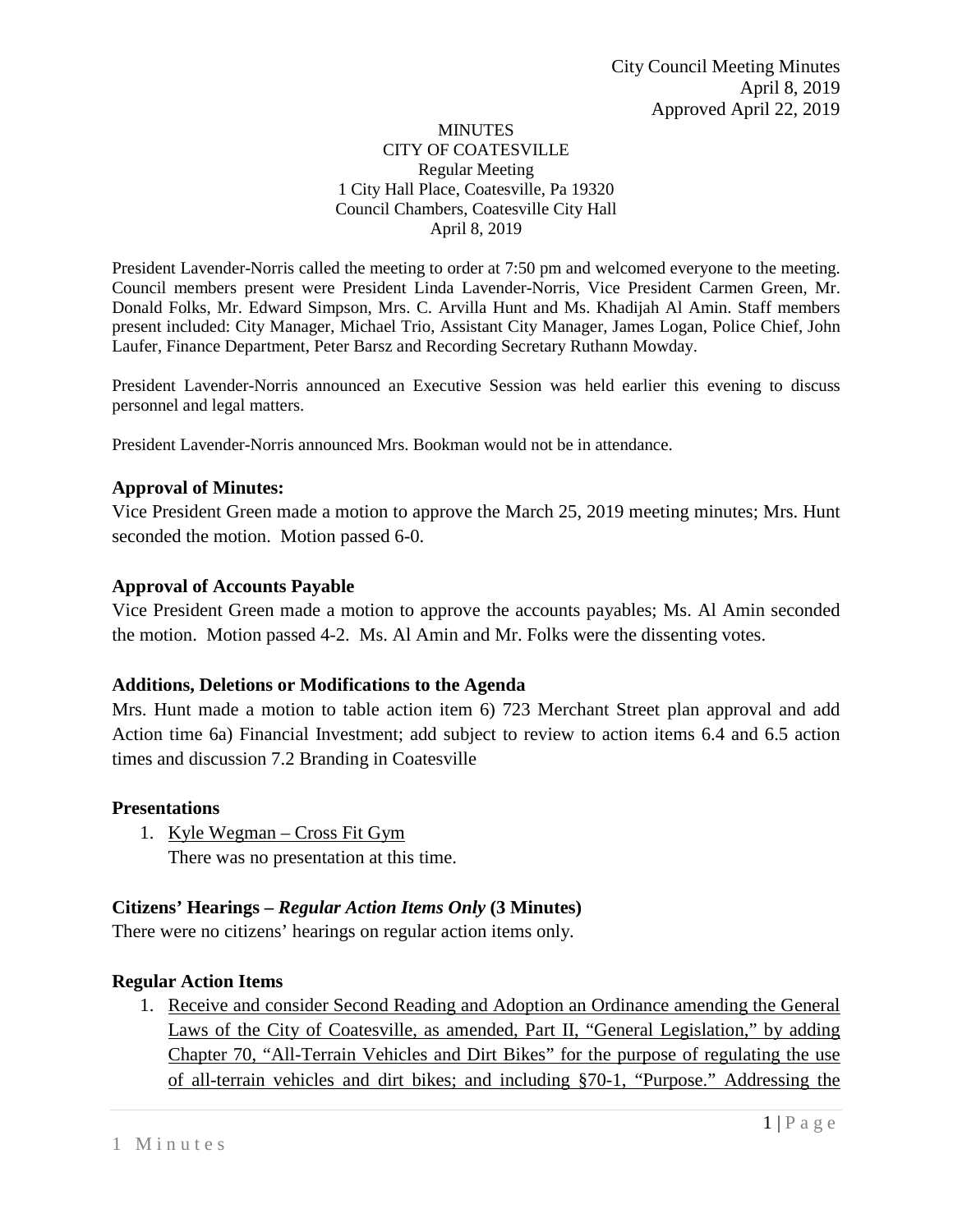City Council Meeting Minutes April 8, 2019 Approved April 22, 2019

purpose of the new chapter; §70-2, "Definitions," defining terms used in the new chapter; §70-3, "Registration Requirements,' addressing registration of ATV's and dirt bikes; §70-4, "Compliance with State Law," requiring compliance with the Pennsylvania Law; §70-5, "Operation and Use," setting forth the requirements for the operations and use of ATV's and dirt bikes; §70-6 "Violations and Penalties," establishing liability for violations and penalties to be imposed; §70-7, "Impoundment of ATV or Dirt Bike," setting forth the procedure for impoundment and redemption of ATV's and dirt bikes used in violation of the Chapter.

Ms. Al Amin made a motion to approve Second Reading and Adoption an Ordinance amending the General Laws of the City of Coatesville, as amended, Part II, "General Legislation," by adding Chapter 70, "All-Terrain Vehicles and Dirt Bikes" for the purpose of regulating the use of all-terrain vehicles and dirt bikes; and including §70-1, "Purpose." Addressing the purpose of the new chapter; §70-2, "Definitions," defining terms used in the new chapter; §70-3, "Registration Requirements,' addressing registration of ATV's and dirt bikes; §70-4, "Compliance with State Law," requiring compliance with the Pennsylvania Law; §70-5, "Operation and Use," setting forth the requirements for the operations and use of ATV's and dirt bikes; §70-6 "Violations and Penalties," establishing liability for violations and penalties to be imposed; §70-7, "Impoundment of ATV or Dirt Bike," setting forth the procedure for impoundment and redemption of ATV's and dirt bikes used in violation of the Chapter; Mr. Folks seconded the motion. Motion passed 6-0.

2. Receive and consider Police Collective Bargaining Agreement for years 2019 thru 2022 Mrs. Hunt made a motion to approve the Police Collective Bargaining Agreement for years 2019-2022 with the with the change to \$530.00 for clothing allowance subject to withholding tax; Mr. Simpson seconded the motion. Motion passed 6-0.

Chief Laufer thanked everyone involved in the process of negotiations and settling the contract.

3. Receive and consider Richard Troutman as Finance Director

Vice President Green made a motion to appoint Richard Troutman as Finance Director; President Lavender-Norris seconded the motion. Motion passed 5-0. Mrs. Hunt was not present for the vote.

4. Receive and consider Memorandum of Lease between Coatesville Bypass Outdoor, LLC and the City of Coatesville

Ms. Al Amin made a motion to approve the Memorandum of Lease between Coatesville Bypass Outdoor, LLC and the City of Coatesville subject to review; Mr. Folks seconded the motion. Motion passed 6-0.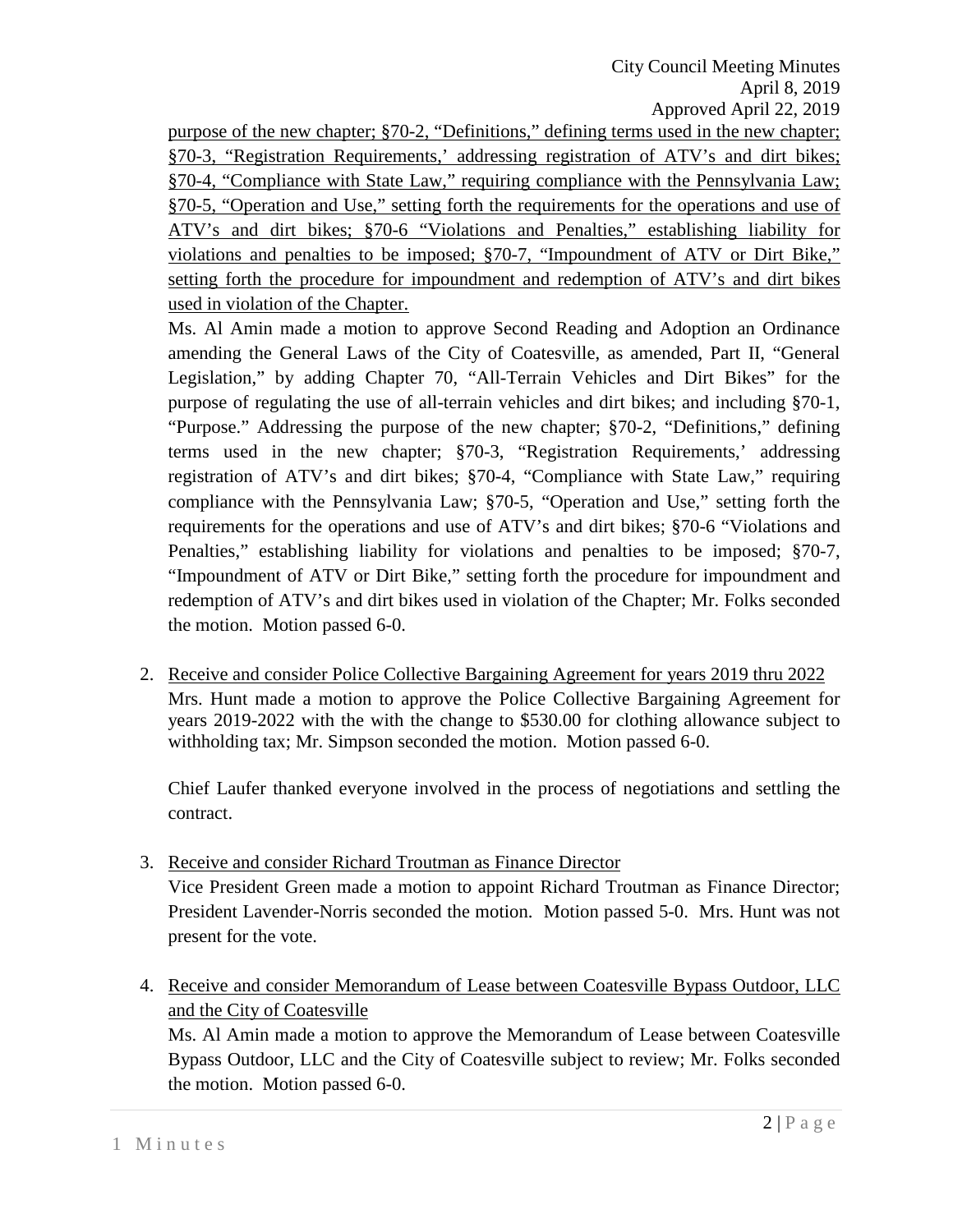- 5. Receive and consider Display Lessor Agreement and Estoppel Certificate between the City of Coatesville and the Coatesville Bypass Outdoor, LLC Mrs. Green made a motion to approve the Display Lessor Agreement and Estoppel Certificate between the City of Coatesville and the Coatesville Bypass Outdoor, LLC subject to review; Mrs. Hunt seconded the motion. Motion passed 6-0.
- 6a. Receive and consider financial investments

Mrs. Green made a motion to authorize investing the funds of the City of Coatesville in the amount of \$3,935,536.53 as follows: 1) invest \$1,760,150.00 into a money market with an interest rate of 2.5%; 2) invest \$1,600,000.00 into a 12 month certificate of deposit with an interest rate of 2.83%; and 3) invest \$575,396.53 into a 24 month certificate of deposit with an interest rate of 3.10%

7. Receive and consider sign permit application from Brandywine Health Foundation to place thirteen banners for the 2019 Strawberry Festival along Lincoln Highway from Strode Avenue to  $13<sup>th</sup>$  Avenue from May 1, 2019 to June 8, 2019

Mrs. Hunt made a motion to approve the sign permit application from Brandywine Health Foundation to place thirteen (13) banners for the 2019 Strawberry Festival along Lincoln Highway from Strode Avenue to 13th Avenue from May 1, 2019 to June 8, 2019; Ms. Al Amin seconded the motion. Motion passed 6-0.

Vice President Green made a motion to close action items; Mrs. Hunt seconded the motion. Motion passed 6-0.

# **Discussion Item**

a. Meeting Minutes

There was no discussion on meeting minutes.

b. Branding in Coatesville

Mrs. Hunt suggested branding of City and making it a special place. There is so much rich history in Coatesville. Love to see it displayed and not lost. There were three suggestions as follows:

- 1. Rename the Community Center to the Pop Ramson Community Center (First recipient of the Mac Stuber Award and inductee into the Coatesville Hall of Fame)
- 2. Rename Gateway Park to Lukens Family Park at Gateway. (Lukens Family was the source of survival at one time in the City.  $1<sup>st</sup>$  Avenue is a significant area to the Lukens)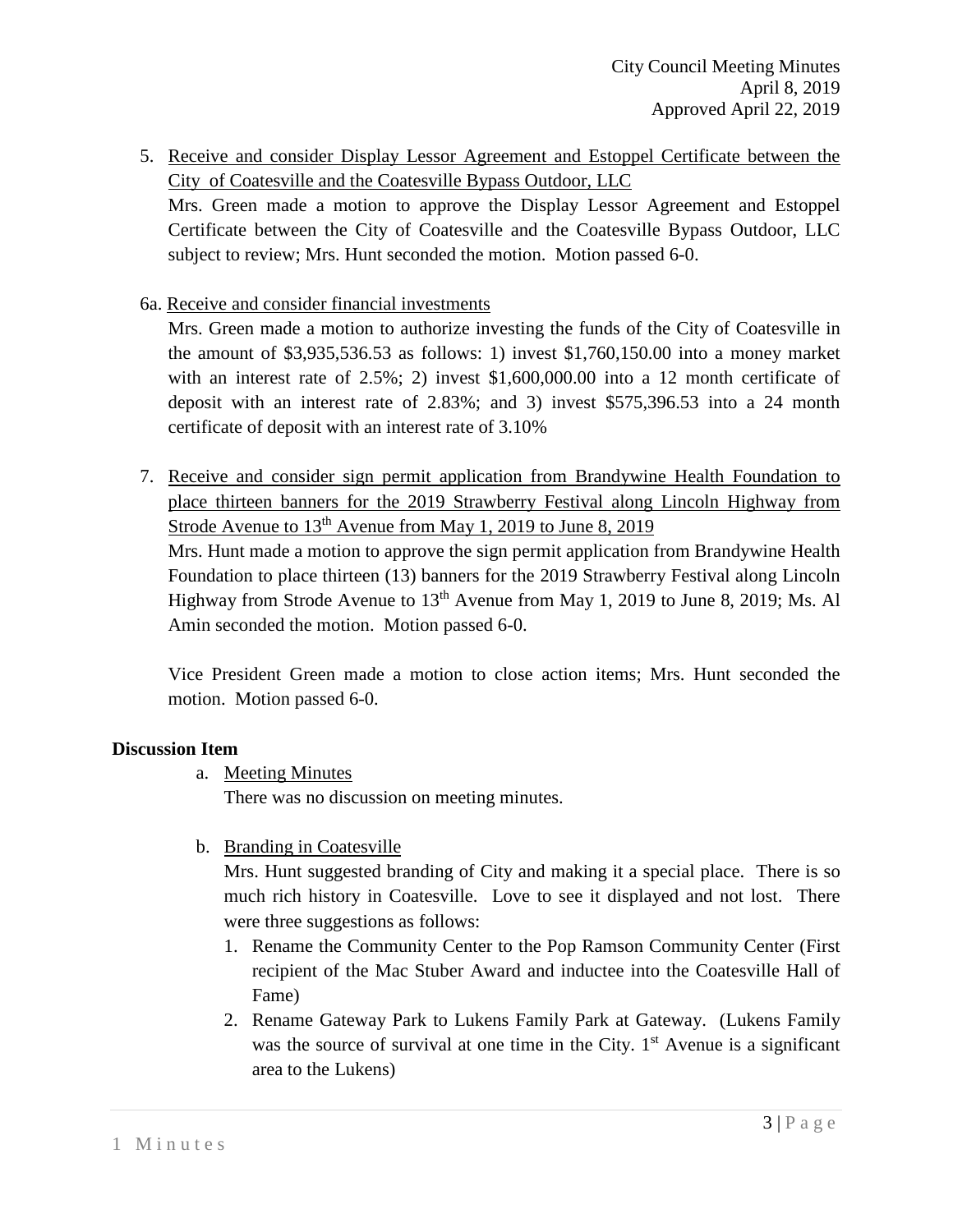3. Name a block between  $9<sup>th</sup>$  Avenue and  $10<sup>th</sup>$  Avenue, Chestnut Street to Doris A. Spann Street. (responsible for  $1<sup>st</sup>$  Food Cupboard,  $1<sup>st</sup>$  Planned Parenthood and 1<sup>st</sup> young mothers back to school)

Council suggested developing a list of any potential recipients of who enriched the City's history.

## **Solicitors Report**

Mr. Verwey announced that he:

- Worked on a Code Enforcement litigation matter
- Addressed contracting and grant issues
- Worked on land development matters
- Worked on real estate matters
- Addressed personnel issues
- Responded to inquiries
- Responded to inquiries on various legal issues

Vice President Green asked Council members who have questions for solicitor to write them down and give them to him at the meeting, so we can discuss or he can research for next meeting.

# **City Manager's Report**

Mr. Logan read the City Manager report.

- First and Lincoln Highway intersection will begin next week
- Two Digital Boards ae being developed in the City (Route 82 and bypass 30, and amphitheater at Gateway Park). Estoppel was approved this evening to support financing.
- $\bullet$  4<sup>th</sup> Avenue Streetscapes to begin within next couple of weeks.
- The Baker Property will be rebranded "Brandywine View. Compact single, Family DD;s and multifamily design.
- Train Station continues to move forward Recent recipient of \$1 million grant from Chester County Commissioners to support public parking garage.
- Arrogas sports bar at Coatesville Cultural Center is in design and moving forward Projected to open October 2019
- Renovation and adaptive use has started at the old Lipkins Warehouse by Mark Lane, LLC
- Renovation and adaptive use has started at the Chertok Warehouse by Spartan Co.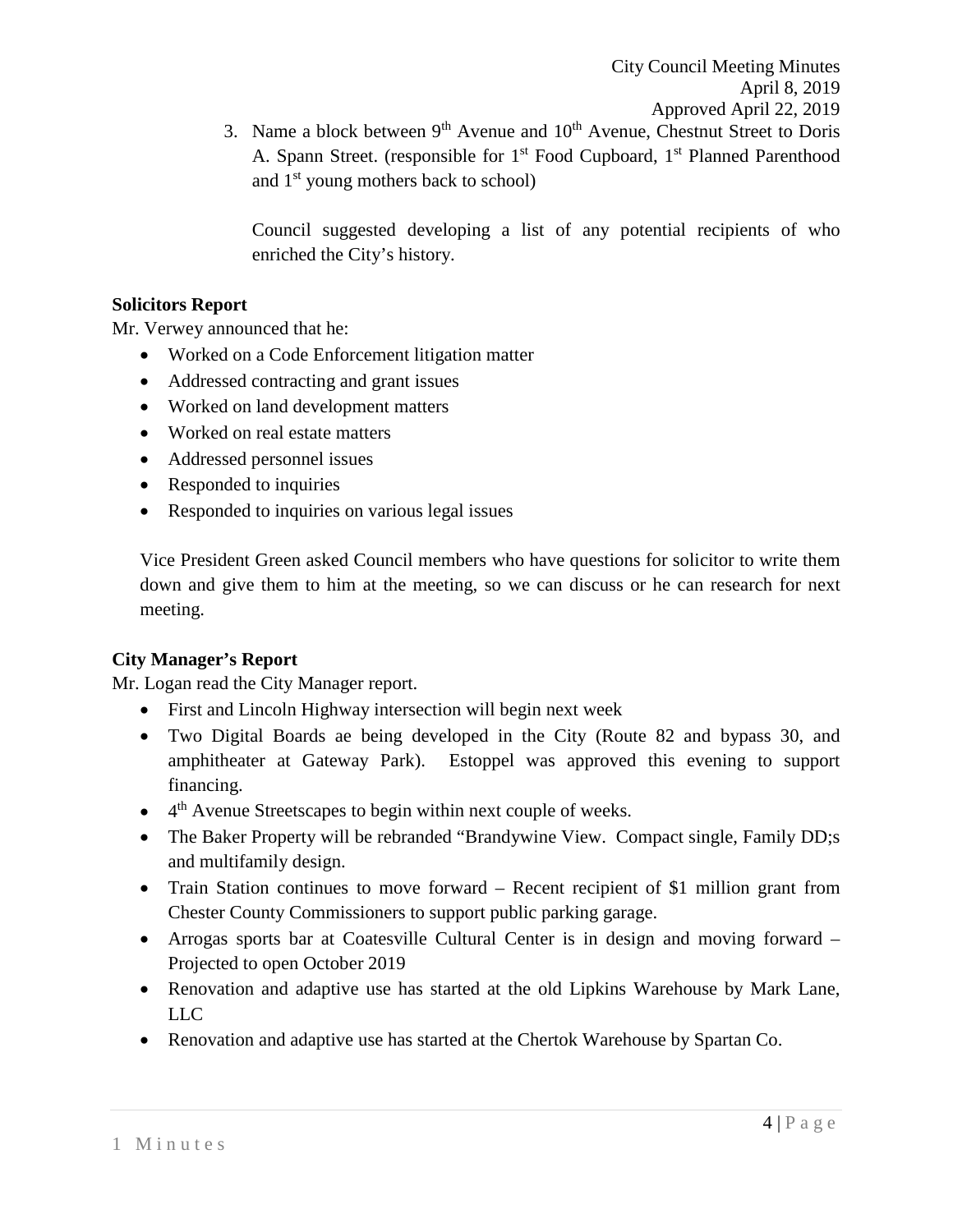- The City will be installing a new outdoor fitness center with a grant from the National Fitness Campaign. The fitness center will be approximately a 25' x 30' outdoor exercise center and finished in 2020.
- Submitted two CRP grants \$1 million for Train Station and \$800,000 for inlets.
- Coatesville Grand Prix September 21, 2019
- Coatesville Unity Day and Fireworks July 6, 2019
- Easter Egg Hunt April 13, 2019
- Coatesville Nite Out May 4, 2019 recognizing the youth teams of Coatesville.

## **Assistant City Manager Report**

Included in City Manager Report reading.

## **Citizens' Hearings –** *Non-Agenda Items Only* **(3 Minutes)**

## John Pawloski

Mr. Pawlowski explained that in 1867, Coatesville was incorporated as a borough. It has 2 Ordinances, 1 for walking animals in the streets and the 2<sup>nd</sup> for anti-littering. Mr. Pawlowski said South Church Street in the West End has become a dumping ground. The litter is along Lukens Fences. He received a letter from Lukens giving the City permission to clean up. Council suggested sending a nice letter to Lukens and have them clean up their property.

## Roberta Consentina

Ms. Consentina announced Fresh2You will be putting in the permit for the produce truck. She voiced her concerns about the trash in her neighborhood and thrown in her front yard.

Vice President Green made a motion to close citizens' hearings on non-agenda items only; Mrs. Hunt seconded the motion. Motion passed 6-0.

## **Special Events**

There were no special events at this time.

## **Council Comments**

Mr. Simpson thanked everyone for attending the meeting.

Mr. Folks thanked everyone for attending the meeting. Keep our City in prayer, there have been a lot of deaths in town. If you pray, just lift this City up.

Mrs. Hunt thanked everyone for attending the meeting and spending the evening with us. I look forward to bringing things back into the City. We are continuing to get things moving.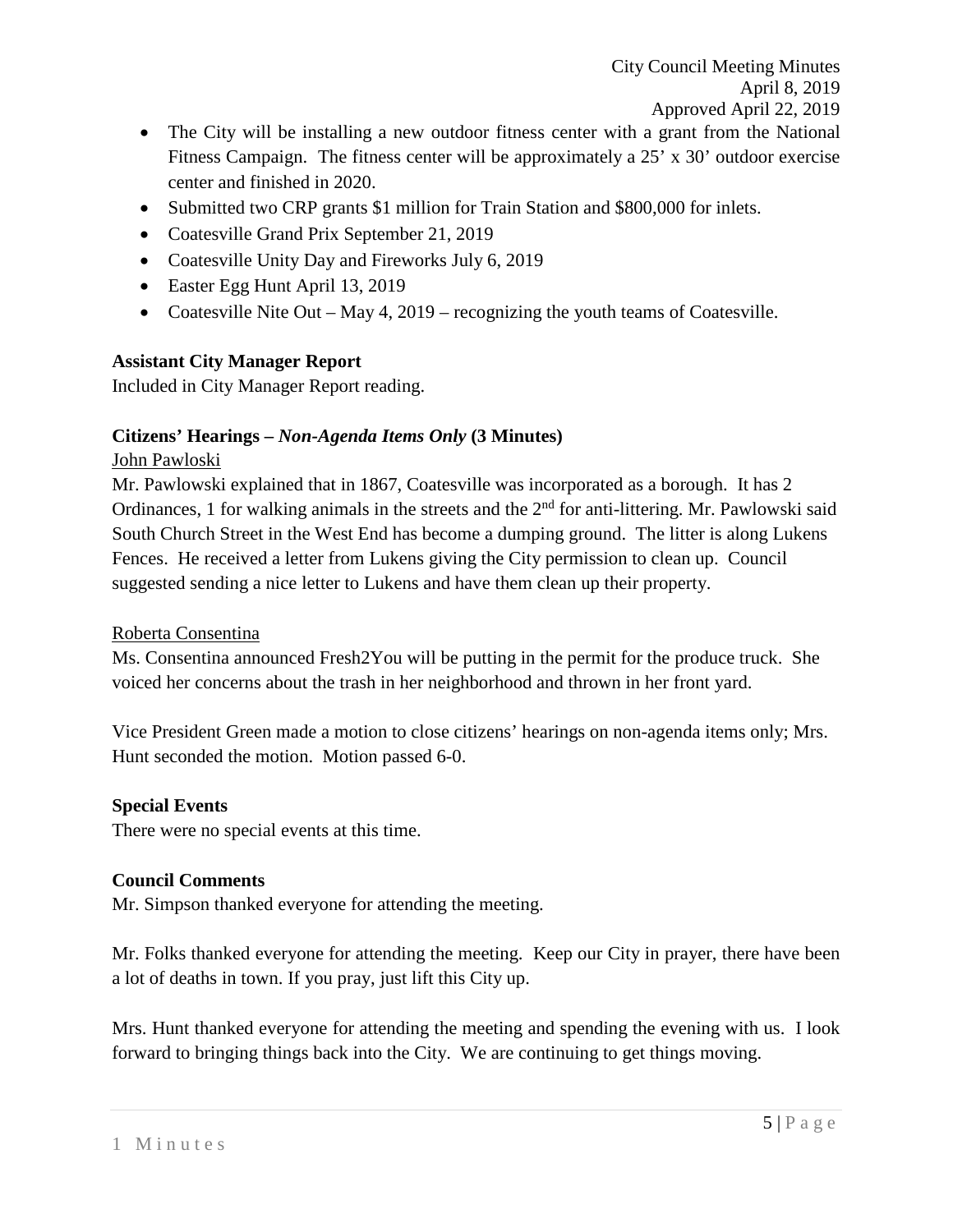Ms. Al Amin thanked everyone for attending the meeting. Safe travels and good night.

Vice President Green thanked everyone for attending the meeting. In going over the Manager and Assistant City Manager report a lot is going on. I just want to acknowledge the organizations we have partnered and especially to our Commissioners Kathi Cazzone, Terrence Ferrell and Michelle Kichline. They have been super great to us. It has been their support of the City that was instrumental in getting SEPTA to come here. They have reached out to them and employed them to come back to the City of Coatesville and given us a million dollars for the parking structure; worked with is in connection to the parks providing funding for Palmer Park; helping us with the National Fitness Center (which Mr. Logan is instrumental in bringing in). I just want to acknowledge there is a lot going on such as the  $4<sup>th</sup>$  Avenue Project getting ready to start,  $1<sup>st</sup>$  Avenue and  $*2$  realignment is beginning. I am excited right know for what is going on in the City of Coatesville and thank partners like this who are believing in us. I believe personally that it's time for the City to get what it deserves. There was an informational meeting on the 4<sup>th</sup> Avenue Streetscapes last week and I believe two more will be held before work begins. We do have Unity Day coming up. I would like to see that in the reports, Unity Day is before the Grand Prix. We have to start working on Unity Day and every year, I want it to be better and better. Same thing with the Summer Jazz Festival, better and better each year. Are we going to have the Festivals in July or August? It seems to rain every Friday in august. The Coatesville Night Out is something that is well deserved. I know the Basketball Team won the championship and people were saying we should have a parade or we should do this or we should do that. It's not only our Basketball team, its, the football team. We need to acknowledge our youth. Our football, our basketball team did a phenomenal job, and so did the band which one the state championship and the swim team. I thought having something like this, Coatesville Night Out, where the whole community coming together and having different people cater the event, would be a wonderful idea and a celebration. There are a lot of positive things going on now. Mr. Pawlowski, I did see you photographs and I know how you care about the littering. I do know we are in the process of hiring one more Public Works employee that can help us out. I think that is the property is owned by Arcelor Mittel, we need more than an approval from them for cleaning up the property. They should clean it up, but if we clean it up, we need to charge the. They have a responsibility to be good stewards also and clean up their property like everyone else. Ms. Roberta, I am not sure when you purchased your property, but one of the things when you own a property with an open front, people walk by and drop stuff. It's really an inconvenience, you can invest in a fence or you will be open to all that and trying to prove this is your trash and this is mine is impossible unless you have cameras that shows the people dumping in your yard. There is no way in pin pointing who is doing it. Just want to thank everyone for coming out.

President Lavender-Norris thanked everyone for coming out and encourage you to come out to the Community Update meeting and get more detail about the businesses that are coming and